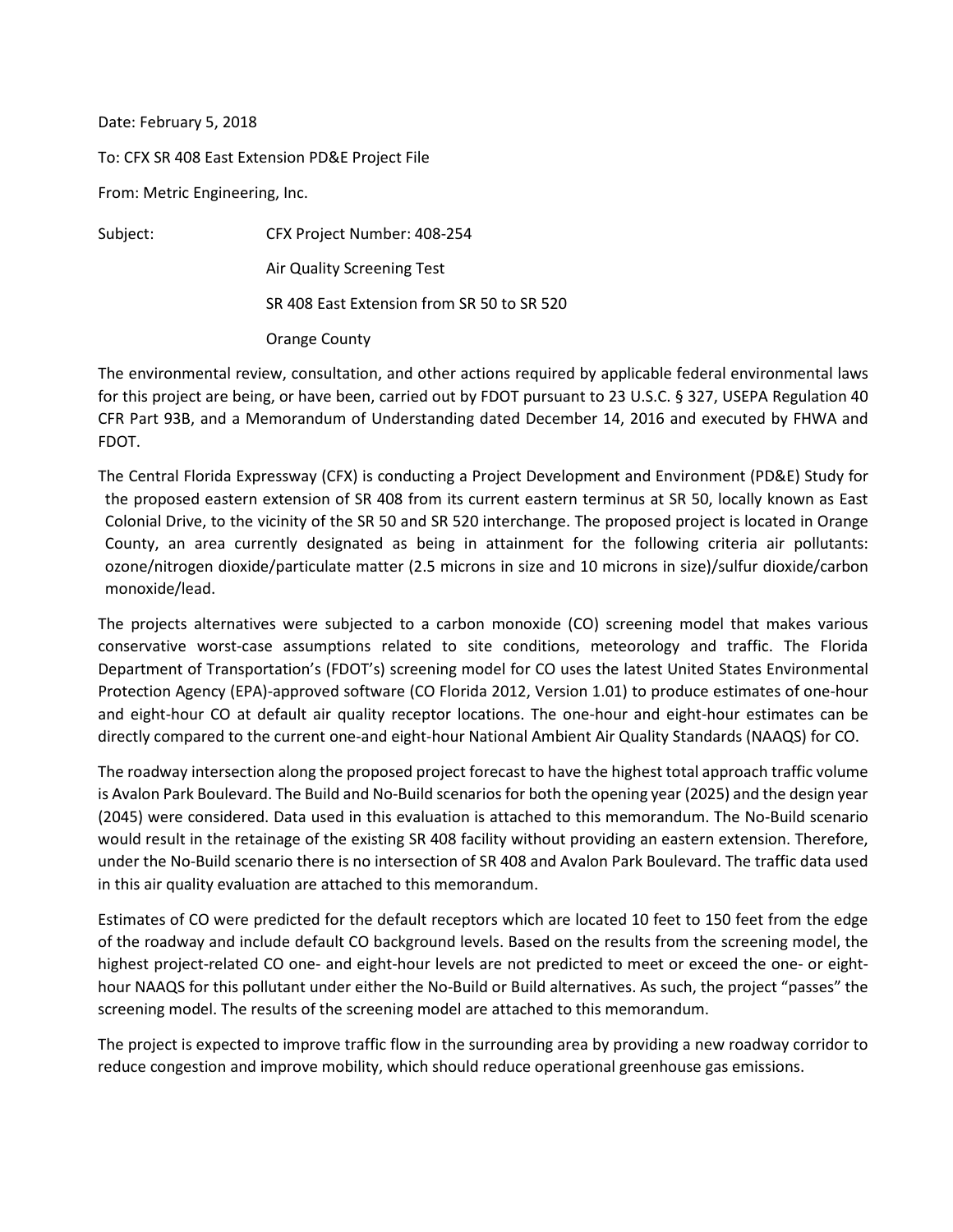# **TRAFFIC DATA SR 408 Ext at Avalon Park Blvd**

### **Approach Volumes**

| Approach  | <b>Build</b> |         |                |         |                |
|-----------|--------------|---------|----------------|---------|----------------|
|           | <b>Speed</b> | 2025 AM | <b>2025 PM</b> | 2045 AM | <b>2045 PM</b> |
| <b>NB</b> | 45           | 1170    | 910            | 1495    | 1090           |
| <b>SB</b> | 45           | 715     | 720            | 785     | 930            |
| EB        | 70           | 885     | 1355           | 1565    | 2345           |
| <b>WB</b> | 70           | 575     | 380            | 1565    | 1045           |
| Total     |              | 3345    | 3365           | 5410    | 5410           |

# **Ramp Volumes**

| Ramps         | <b>Build</b> |                |                |                |                |  |
|---------------|--------------|----------------|----------------|----------------|----------------|--|
|               | <b>Speed</b> | <b>2025 AM</b> | <b>2025 PM</b> | <b>2045 AM</b> | <b>2045 PM</b> |  |
| SB On         | 45           | 310            | 205            | 355            | 235            |  |
| NB On         | 45           | 80             | 125            | 150            | 225            |  |
| WB Off        | 70           | 135            | 85             | 685            | 1025           |  |
| <b>EB Off</b> | 70           | 590            | 895            | 245            | 165            |  |
| Total         |              | 725            | 980            | 930            | 1190           |  |

| No Build - Avalon Park Blyd |              |      |                                 |      |      |
|-----------------------------|--------------|------|---------------------------------|------|------|
| <b>Approach</b>             | <b>Speed</b> |      | 2025 AM 2025 PM 2045 AM 2045 PM |      |      |
| ISB                         | 45           | 920  | 1100                            | 1155 | 1370 |
| <b>INB</b>                  | 45           | 1100 | 920                             | 1370 |      |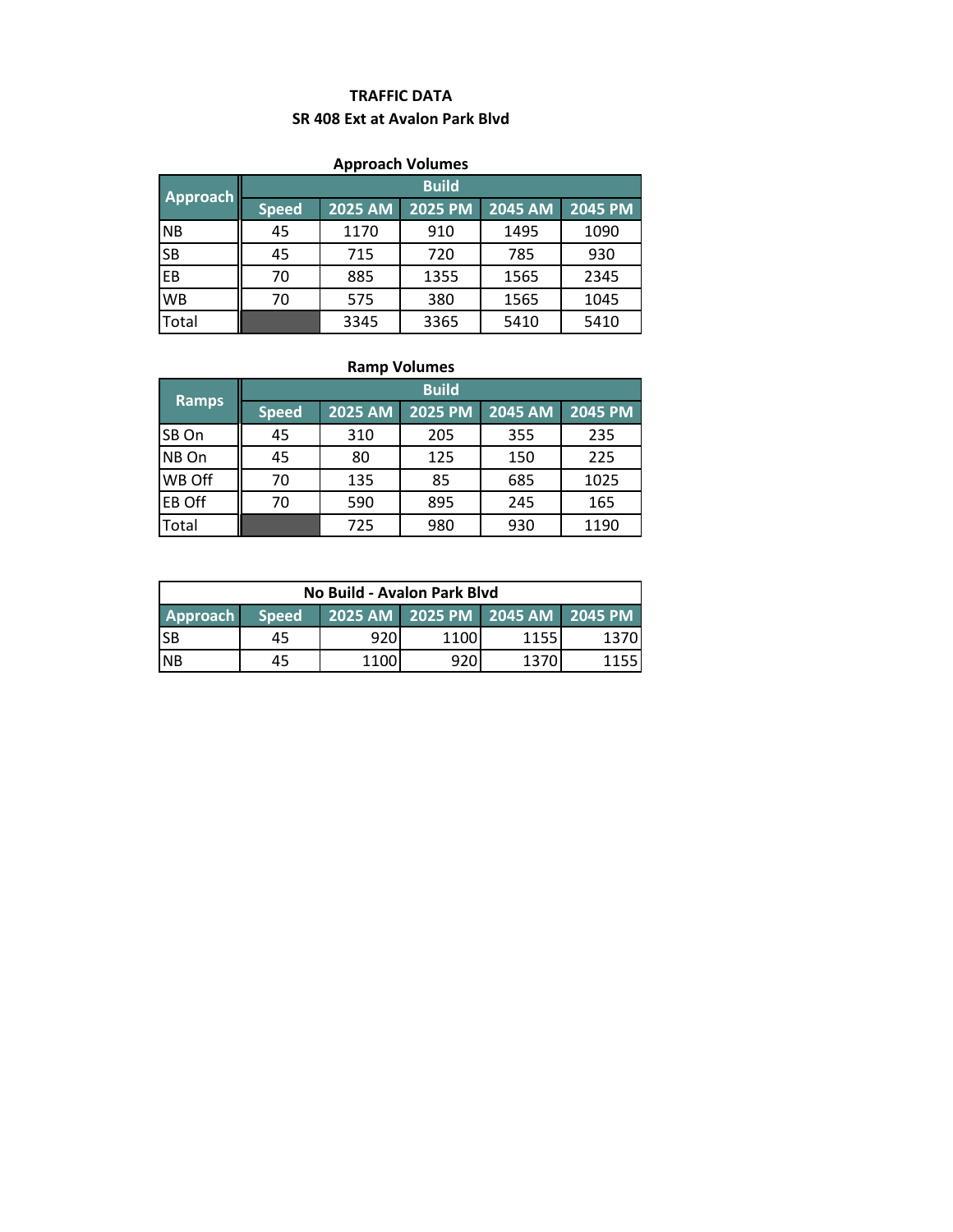# Project Description

| Project Title            | SR 408 EXTENSION                         |
|--------------------------|------------------------------------------|
| <b>Facility Name</b>     | SR 408                                   |
| User's Name              | <b>CAITLIN HILL</b>                      |
| Run Name                 | SR 408 AT AVALON PARK BLVD - BUILD       |
| <b>FDOT District</b>     | 5                                        |
| Year                     | 2025                                     |
| <b>Intersection Type</b> | E-W Diamond                              |
| Speed                    | Arterial 45 mph<br>65 mph<br>Freeway     |
| Approach Traffic         | Arterial 1170 vph<br>1355 vph<br>Freeway |
|                          |                                          |

#### Environmental Data

| Temperature                    | 47.8 $^{\circ}$ F |
|--------------------------------|-------------------|
|                                |                   |
| <b>Reid Vapor Pressure</b>     | 13.3 psi          |
| Land Use                       | Suburban          |
| <b>Stability Class</b>         | D                 |
| <b>Surface Roughness</b>       | 108 cm            |
| 1 Hr. Background Concentration | $3.3$ ppm         |
| 8 Hr. Background Concentration | $2.0$ ppm         |
|                                |                   |

| Results<br>(ppm, including background CO)<br>Max 8-Hr<br>Max 1-Hr<br>Receptor |     |     |  |  |  |
|-------------------------------------------------------------------------------|-----|-----|--|--|--|
|                                                                               |     |     |  |  |  |
| 1                                                                             | 4.7 | 2.8 |  |  |  |
| $\overline{c}$                                                                | 4.8 | 2.9 |  |  |  |
| 3                                                                             | 4.6 | 2.8 |  |  |  |
| 4                                                                             | 3.8 | 2.3 |  |  |  |
| 5                                                                             | 4.1 | 2.5 |  |  |  |
| 6                                                                             | 4.0 | 2.4 |  |  |  |
| 7                                                                             | 3.7 | 2.2 |  |  |  |
| 8                                                                             | 4.8 | 2.9 |  |  |  |
| 9                                                                             | 4.6 | 2.8 |  |  |  |
| 10                                                                            | 4.6 | 2.8 |  |  |  |
| 11                                                                            | 5.1 | 3.1 |  |  |  |
| 12                                                                            | 5.1 | 3.1 |  |  |  |
| 13                                                                            | 4.9 | 2.9 |  |  |  |
| 14                                                                            | 3.7 | 2.2 |  |  |  |
| 15                                                                            | 3.9 | 2.3 |  |  |  |
| 16                                                                            | 4.0 | 2.4 |  |  |  |
| 17                                                                            | 3.7 | 2.2 |  |  |  |
| 18                                                                            | 4.5 | 2.7 |  |  |  |
| 19                                                                            | 4.4 | 2.6 |  |  |  |
| 20                                                                            | 4.2 | 2.5 |  |  |  |
|                                                                               |     |     |  |  |  |

#### \*\*\*\*\*\*\*\*\*\*\*\*\*\*\*\*\*\*\*\*\*\*\*\*\*\*\*\*\*\*\*\*\*\*\*\*\*\*\*\*\*\*\*\*\*\*\*\* \*\*\*\*\*\*\*\*\*\*\*\*\*\*\*\*\*PROJECT PASSES\*\*\*\*\*\*\*\*\*\*\*\*\*\*\*\*\*\* \*NO EXCEEDANCES OF NAAQ STANDARDS ARE PREDICTED\* \*\*\*\*\*\*\*\*\*\*\*\*\*\*\*\*\*\*\*\*\*\*\*\*\*\*\*\*\*\*\*\*\*\*\*\*\*\*\*\*\*\*\*\*\*\*\*\*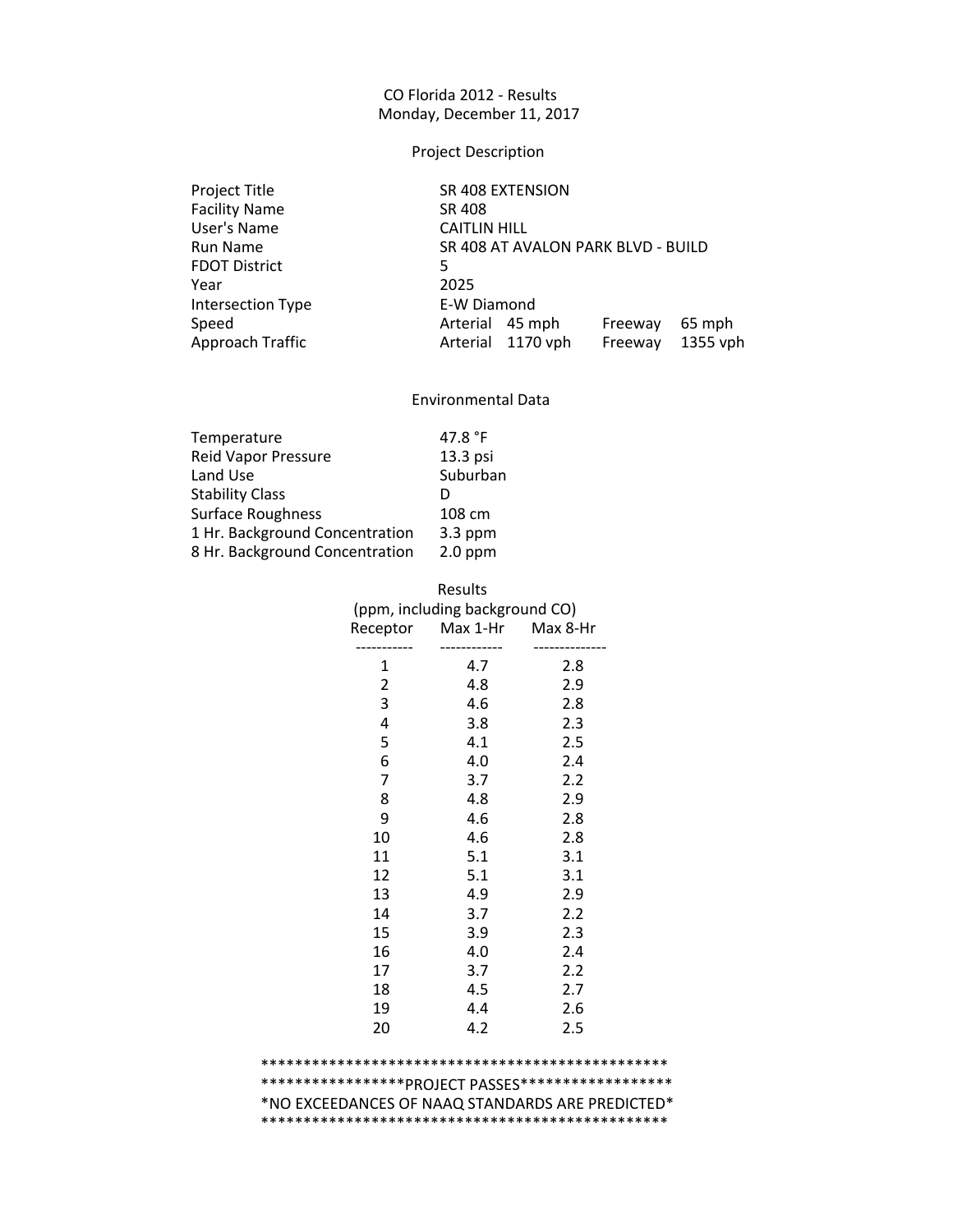# Project Description

| Project Title            | SR 408 EXTENSION                         |
|--------------------------|------------------------------------------|
| <b>Facility Name</b>     | SR 408                                   |
| User's Name              | <b>CAITLIN HILL</b>                      |
| Run Name                 | SR 408 AT AVALON PARK BLVD - BUILD       |
| <b>FDOT District</b>     | 5                                        |
| Year                     | 2025                                     |
| <b>Intersection Type</b> | E-W Diamond                              |
| Speed                    | Arterial 45 mph<br>65 mph<br>Freeway     |
| Approach Traffic         | Arterial 1170 vph<br>1355 vph<br>Freeway |
|                          |                                          |

#### Environmental Data

| Temperature                    | 47.8 $^{\circ}$ F |
|--------------------------------|-------------------|
|                                |                   |
| <b>Reid Vapor Pressure</b>     | 13.3 psi          |
| Land Use                       | Urban             |
| <b>Stability Class</b>         | D                 |
| Surface Roughness              | 175 cm            |
| 1 Hr. Background Concentration | 5.0 ppm           |
| 8 Hr. Background Concentration | $3.0$ ppm         |
|                                |                   |

|                | Results<br>(ppm, including background CO) |          |
|----------------|-------------------------------------------|----------|
| Receptor       | Max 1-Hr                                  | Max 8-Hr |
| 1              | 6.4                                       | 3.8      |
| $\overline{2}$ | 6.4                                       | 3.8      |
| 3              | 6.2                                       | 3.7      |
| 4              | 5.4                                       | 3.2      |
| 5              | 5.8                                       | 3.5      |
| 6              | 5.7                                       | 3.4      |
| $\overline{7}$ | 5.4                                       | 3.2      |
| 8              | 6.4                                       | 3.8      |
| 9              | 6.3                                       | 3.8      |
| 10             | 6.3                                       | 3.8      |
| 11             | 6.7                                       | 4.0      |
| 12             | 6.7                                       | 4.0      |
| 13             | 6.5                                       | 3.9      |
| 14             | 5.4                                       | 3.2      |
| 15             | 5.6                                       | 3.4      |
| 16             | 5.7                                       | 3.4      |
| 17             | 5.4                                       | 3.2      |
| 18             | 6.2                                       | 3.7      |
| 19             | 6.1                                       | 3.7      |
| 20             | 5.9                                       | 3.5      |
|                |                                           |          |

#### \*\*\*\*\*\*\*\*\*\*\*\*\*\*\*\*\*\*\*\*\*\*\*\*\*\*\*\*\*\*\*\*\*\*\*\*\*\*\*\*\*\*\*\*\*\*\*\* \*\*\*\*\*\*\*\*\*\*\*\*\*\*\*\*\*PROJECT PASSES\*\*\*\*\*\*\*\*\*\*\*\*\*\*\*\*\*\* \*NO EXCEEDANCES OF NAAQ STANDARDS ARE PREDICTED\* \*\*\*\*\*\*\*\*\*\*\*\*\*\*\*\*\*\*\*\*\*\*\*\*\*\*\*\*\*\*\*\*\*\*\*\*\*\*\*\*\*\*\*\*\*\*\*\*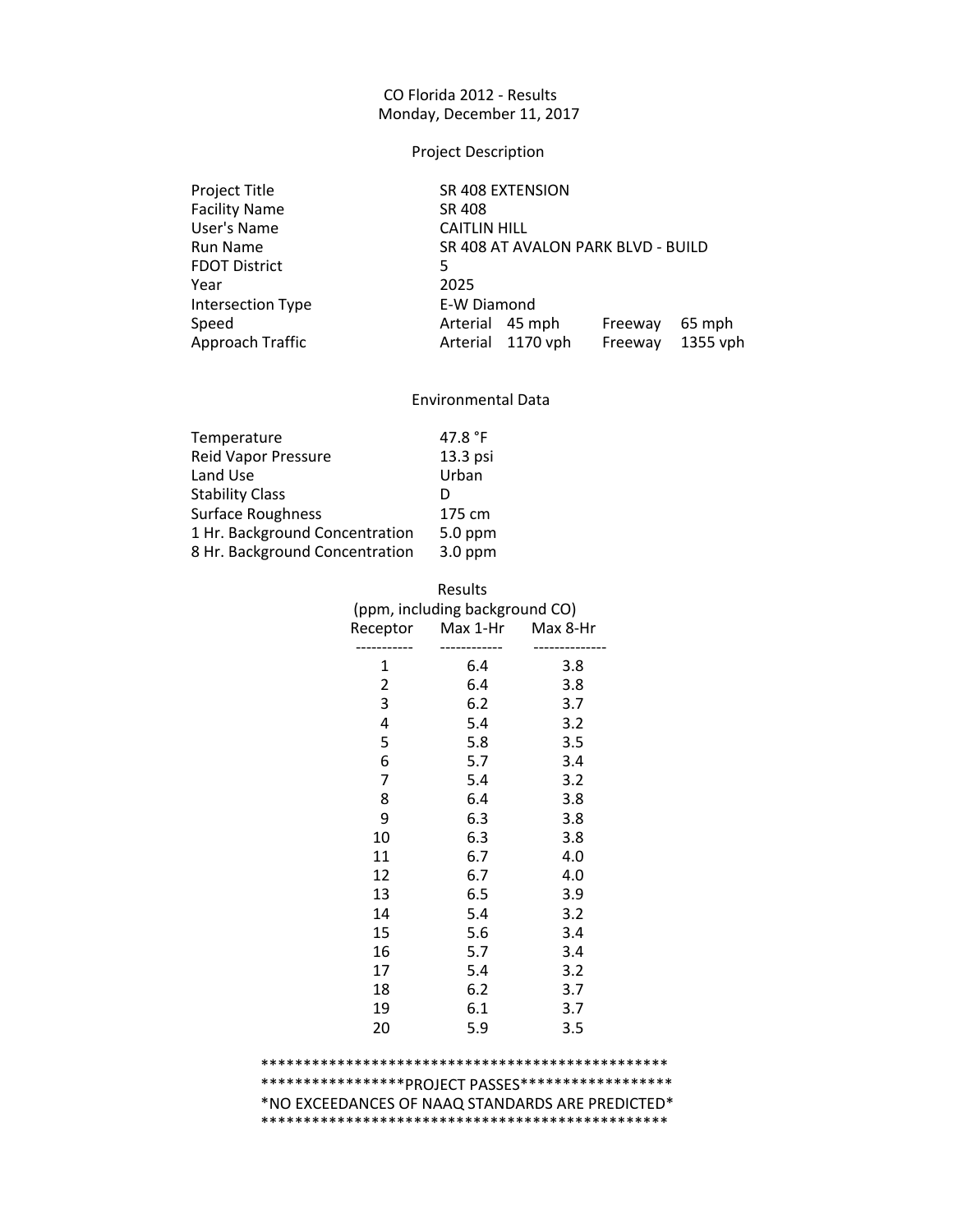#### Project Description

Facility Name SR 408 User's Name CAITLIN HILL FDOT District 5 Year 2025 Intersection Type East Tee

Project Title SR 408 EXTENSION Run Name SR 408 AND AVALON PARK BLVD - NO BUILD Speed Speed Arterial 45 mph<br>Approach Traffic Arterial 1100 vp Arterial 1100 vph

#### Environmental Data

| 47.8 $^{\circ}$ F |
|-------------------|
| 13.3 psi          |
| Urban             |
| D                 |
| 175 cm            |
| 5.0 ppm           |
| $3.0$ ppm         |
|                   |

|                | Results<br>(ppm, including background CO) |     |
|----------------|-------------------------------------------|-----|
|                | Receptor Max 1-Hr Max 8-Hr                |     |
| 1              | 6.3                                       | 3.8 |
| $\overline{2}$ | 6.3                                       | 3.8 |
| 3              | 6.3                                       | 3.8 |
| 4              | 5.9                                       | 3.5 |
| 5              | 5.6                                       | 3.4 |
| 6              | 5.6                                       | 3.4 |
| $\overline{7}$ | 5.9                                       | 3.5 |
| 8              | 6.2                                       | 3.7 |
| 9              | 5.9                                       | 3.5 |
| 10             | 5.9                                       | 3.5 |
| 11             | 6.3                                       | 3.8 |
| 12             | 6.3                                       | 3.8 |
| 13             | 6.3                                       | 3.8 |
| 14             | 6.3                                       | 3.8 |
| 15             | 6.0                                       | 3.6 |
| 16             | 6.0                                       | 3.6 |
| 17             | 5.9                                       | 3.5 |

# \*\*\*\*\*\*\*\*\*\*\*\*\*\*\*\*\*\*PROJECT PASSES\*\*\*\*\*\*\*\*\*\*\*\*\*\*\*\*\*\*\* \*NO EXCEEDANCES OF NAAQ STANDARDS ARE PREDICTED\* \*\*\*\*\*\*\*\*\*\*\*\*\*\*\*\*\*\*\*\*\*\*\*\*\*\*\*\*\*\*\*\*\*\*\*\*\*\*\*\*\*\*\*\*\*\*\*\*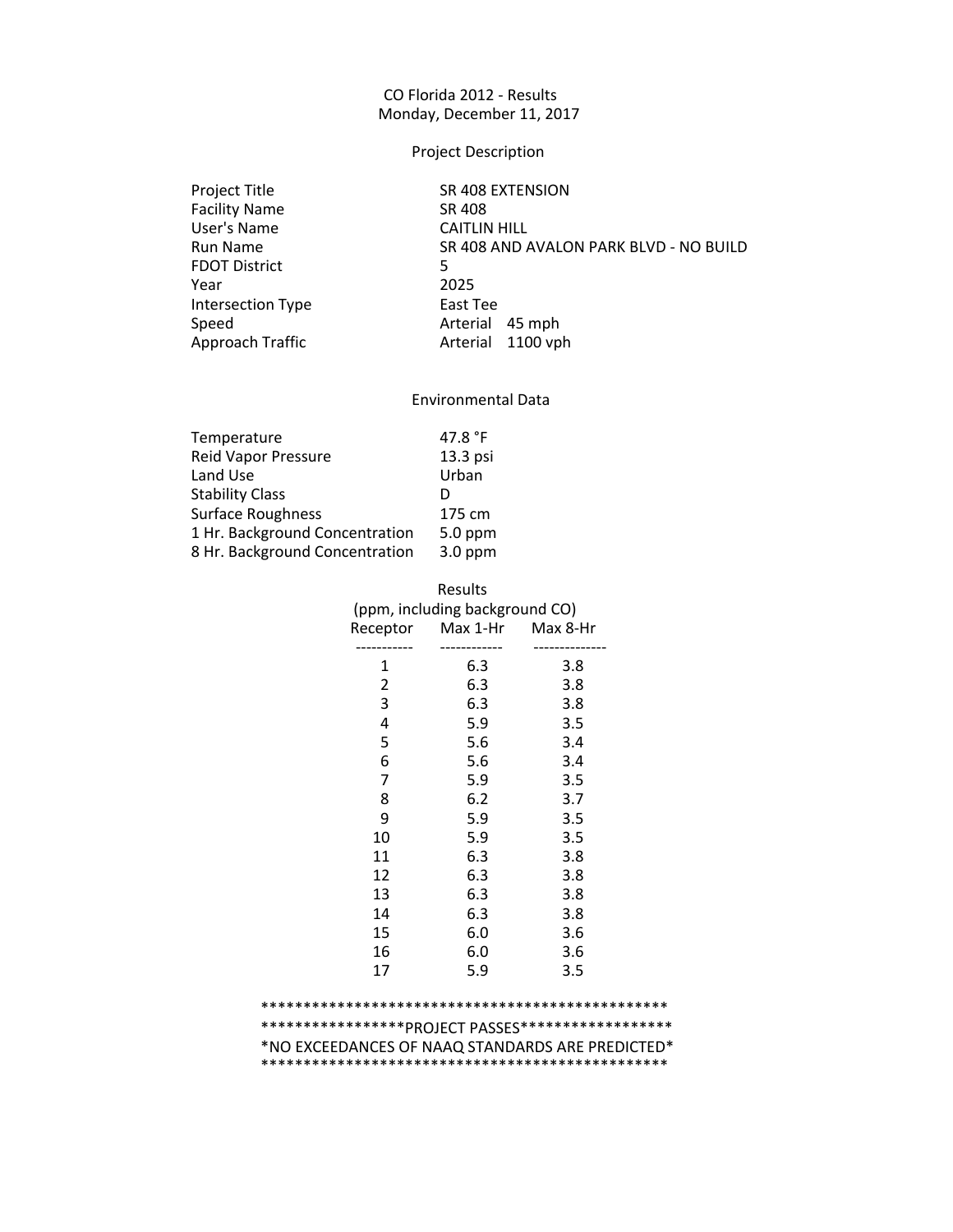# Project Description

| Project Title            | SR 408 EXTENSION                         |
|--------------------------|------------------------------------------|
| <b>Facility Name</b>     | SR 408                                   |
| User's Name              | <b>CAITLIN HILL</b>                      |
| Run Name                 | SR 408 AT AVALON PARK BLVD - BUILD       |
| <b>FDOT District</b>     | 5                                        |
| Year                     | 2045                                     |
| <b>Intersection Type</b> | E-W Diamond                              |
| Speed                    | Arterial 45 mph<br>65 mph<br>Freeway     |
| Approach Traffic         | 2345 vph<br>Arterial 1495 vph<br>Freeway |
|                          |                                          |

#### Environmental Data

| Temperature                    | 47.8 $^{\circ}$ F |
|--------------------------------|-------------------|
|                                |                   |
| <b>Reid Vapor Pressure</b>     | 13.3 psi          |
| Land Use                       | Urban             |
| <b>Stability Class</b>         | D                 |
| Surface Roughness              | 175 cm            |
| 1 Hr. Background Concentration | 5.0 ppm           |
| 8 Hr. Background Concentration | $3.0$ ppm         |
|                                |                   |

| Results<br>(ppm, including background CO)<br>Max 8-Hr<br>Max 1-Hr |     |     |  |  |
|-------------------------------------------------------------------|-----|-----|--|--|
| Receptor                                                          |     |     |  |  |
| 1                                                                 | 6.7 | 4.0 |  |  |
| $\overline{c}$                                                    | 6.7 | 4.0 |  |  |
| 3                                                                 | 6.5 | 3.9 |  |  |
| 4                                                                 | 5.5 | 3.3 |  |  |
| 5                                                                 | 6.0 | 3.6 |  |  |
| 6                                                                 | 5.8 | 3.5 |  |  |
| 7                                                                 | 5.5 | 3.3 |  |  |
| 8                                                                 | 6.5 | 3.9 |  |  |
| 9                                                                 | 6.5 | 3.9 |  |  |
| 10                                                                | 6.5 | 3.9 |  |  |
| 11                                                                | 7.0 | 4.2 |  |  |
| 12                                                                | 7.0 | 4.2 |  |  |
| 13                                                                | 6.8 | 4.1 |  |  |
| 14                                                                | 5.5 | 3.3 |  |  |
| 15                                                                | 5.9 | 3.5 |  |  |
| 16                                                                | 5.8 | 3.5 |  |  |
| 17                                                                | 5.5 | 3.3 |  |  |
| 18                                                                | 6.3 | 3.8 |  |  |
| 19                                                                | 6.1 | 3.7 |  |  |
| 20                                                                | 6.1 | 3.7 |  |  |
|                                                                   |     |     |  |  |

#### \*\*\*\*\*\*\*\*\*\*\*\*\*\*\*\*\*\*\*\*\*\*\*\*\*\*\*\*\*\*\*\*\*\*\*\*\*\*\*\*\*\*\*\*\*\*\*\* \*\*\*\*\*\*\*\*\*\*\*\*\*\*\*\*\*PROJECT PASSES\*\*\*\*\*\*\*\*\*\*\*\*\*\*\*\*\*\* \*NO EXCEEDANCES OF NAAQ STANDARDS ARE PREDICTED\* \*\*\*\*\*\*\*\*\*\*\*\*\*\*\*\*\*\*\*\*\*\*\*\*\*\*\*\*\*\*\*\*\*\*\*\*\*\*\*\*\*\*\*\*\*\*\*\*